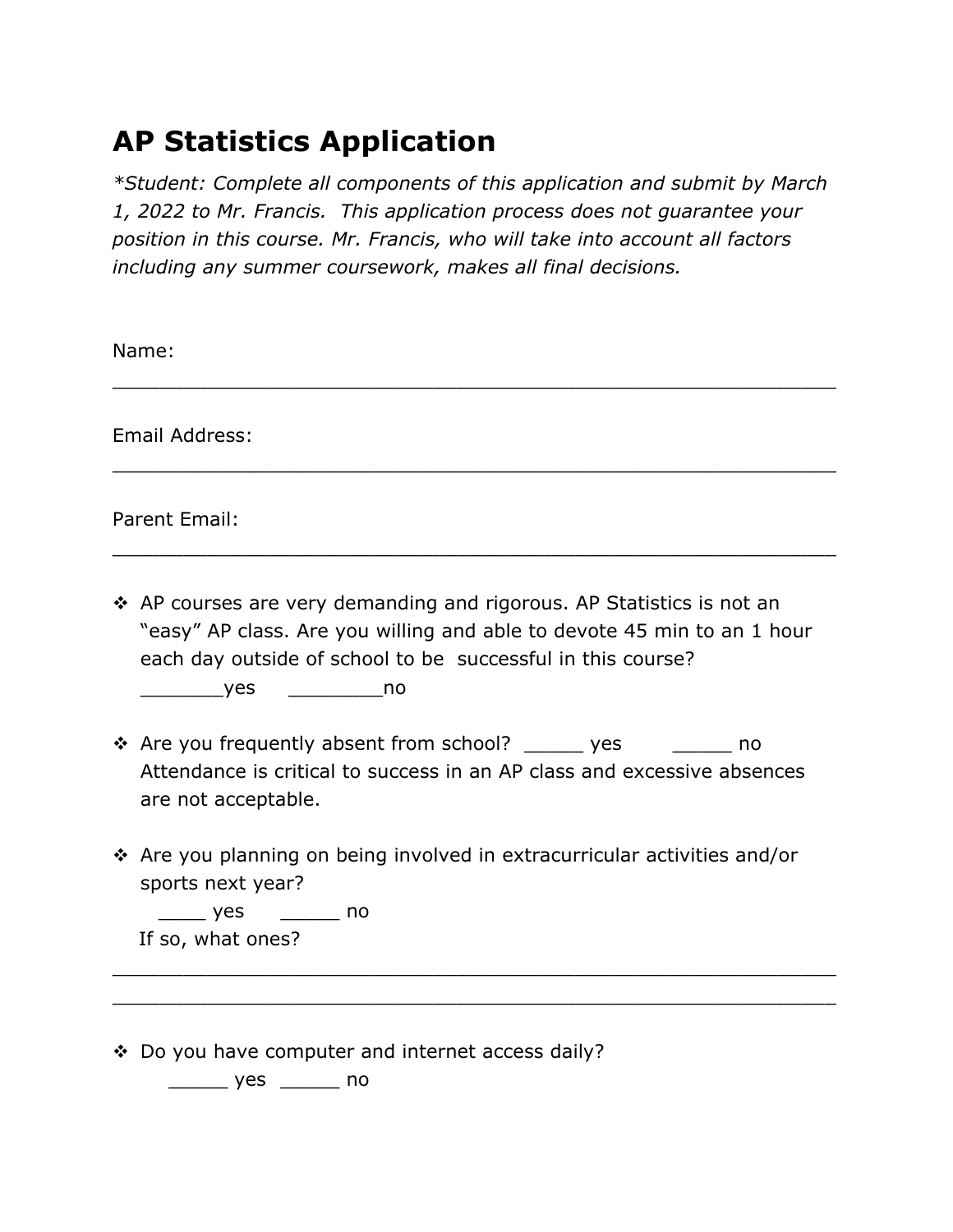v By taking an AP course you are required to take the AP Statistics exam at the end of the school year. Passing this exam could result in college credit and in turn saving you money.

Are you currently taking an AP class? If so please list the class and your current grade in that class? The contract of the contract of the contract of the contract of the contract o

\_\_\_\_\_\_\_\_\_\_\_\_\_\_\_\_\_\_\_\_\_\_\_\_\_\_\_\_\_\_\_\_\_\_\_\_\_\_\_\_\_\_\_\_\_\_\_\_\_\_\_\_\_\_\_\_\_\_ \_\_\_\_\_\_\_\_\_\_\_\_\_\_\_\_\_\_\_\_\_\_\_\_\_\_\_\_\_\_\_\_\_\_\_\_\_\_\_\_\_\_\_\_\_\_\_\_\_\_\_\_\_\_\_\_\_\_ \_\_\_\_\_\_\_\_\_\_\_\_\_\_\_\_\_\_\_\_\_\_\_\_\_\_\_\_\_\_\_\_\_\_\_\_\_\_\_\_\_\_\_\_\_\_\_\_\_\_\_\_\_\_\_\_\_\_ \_\_\_\_\_\_\_\_\_\_\_\_\_\_\_\_\_\_\_\_\_\_\_\_\_\_\_\_\_\_\_\_\_\_\_\_\_\_\_\_\_\_\_\_\_\_\_\_\_\_\_\_\_\_\_\_\_\_ \_\_\_\_\_\_\_\_\_\_\_\_\_\_\_\_\_\_\_\_\_\_\_\_\_\_\_\_\_\_\_\_\_\_\_\_\_\_\_\_\_\_\_\_\_\_\_\_\_\_\_\_\_\_\_\_\_\_ \_\_\_\_\_\_\_\_\_\_\_\_\_\_\_\_\_\_\_\_\_\_\_\_\_\_\_\_\_\_\_\_\_\_\_\_\_\_\_\_\_\_\_\_\_\_\_\_\_\_\_\_\_\_\_\_\_\_

\* Why do you wish to be considered for AP Statistics?

**\*Teacher recommendation: (Math or English)**

**\*Please print off the next page titled teacher recommendation and politely ask your Social Studies or English teacher to fill it out for you well before the deadline. Your teacher will place this form in my box in the front office.** 

**Matthew Francis AP Statistics**

## • **AP STATISTICS RECOMMENDATION**

*\* Teachers: please complete this form honestly and return to Mr. Francis by 3/24. The student will NOT see this form or be advised as to what you have recommended. Also be aware that the final decision is made by Mr. Francis, who takes all recommendations into consideration.*